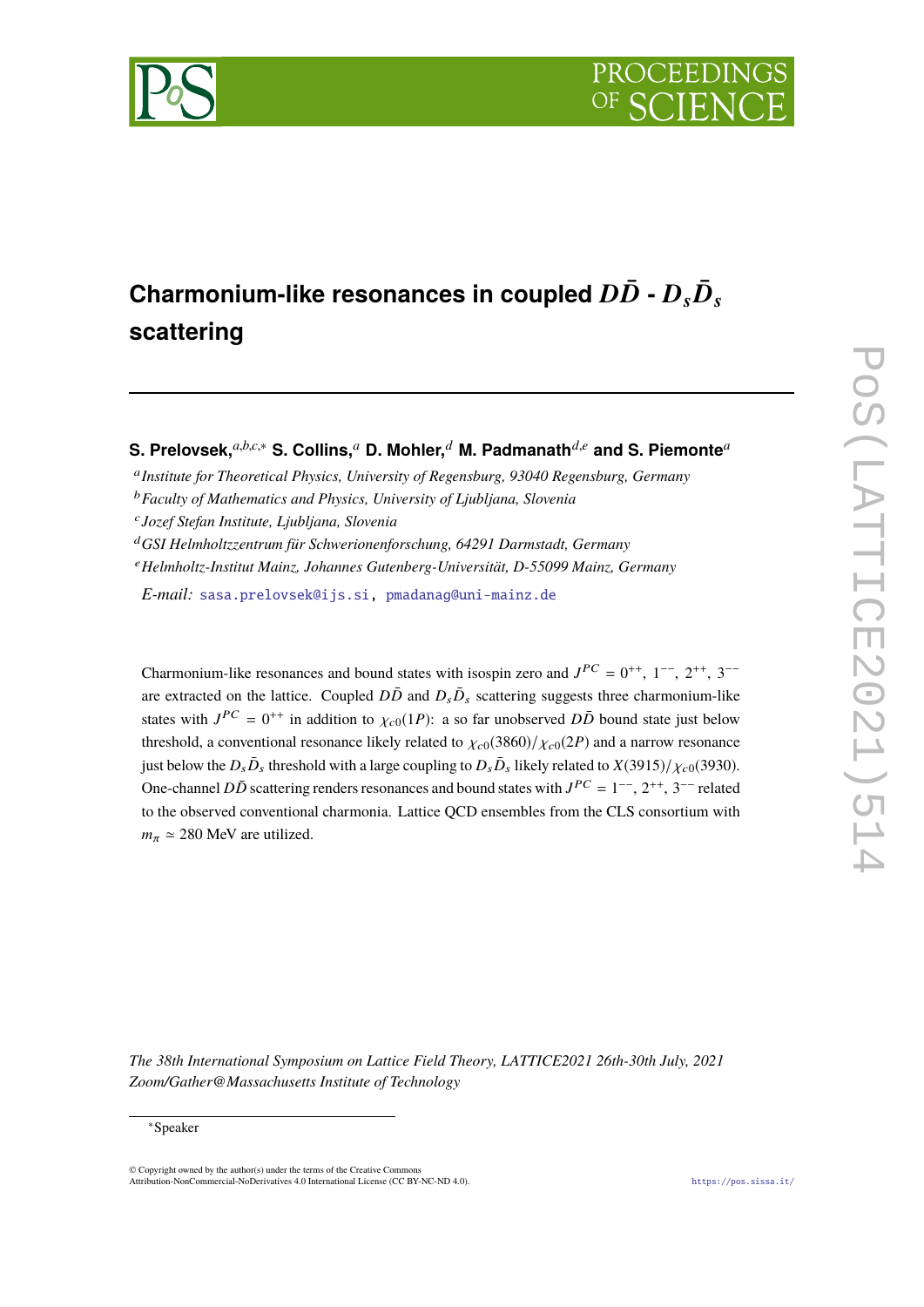#### S. Prelovsek

### **1. Introduction**

We study charmonium-like resonances with isospin zero by simulating the scattering on the lattice. Studies of charmonium-like states are of particular interest as most of the exotic hadrons discovered contain a  $\bar{c}c$  pair. Furthermore, all these exotic hadrons are resonances and can decay strongly. We consider the resonances and bound states with  $J^{PC} = 0^{++}$ ,  $1^{--}$ ,  $2^{++}$ ,  $3^{--}$  indicated<br>in Fig. 1, where the relayent thresholds are also shown. The seeker are autrested from the sexuals in Fig. [1,](#page-1-0) where the relevant thresholds are also shown. The scalars are extracted from the coupled channel scattering  $D\bar{D}$  -  $D_s\bar{D}_s$  since two resonances reside near the  $D_s\bar{D}_s$  threshold. The negative parity states of interest lie significantly below the  $D_{s}\bar{D}_{s}$  threshold and are explored with one-channel  $D\bar{D}$  scattering. The spin-two resonance is also extracted in the approximation of one-channel  $D\bar{D}$ scattering. Details are provided in publications [\[1\]](#page-8-0) and [\[2\]](#page-8-1) which consider the negative and positive parity sectors, respectively.

<span id="page-1-0"></span>

**Figure 1:** Charmonium-like states from PDG [\[3\]](#page-8-2) are shown in black. The ellipses indicate states considered in the present lattice study:  $J^{PC} = 0^{++}$ ,  $2^{++}$  and  $J^{PC} = 1^{--}$ ,  $3^{--}$  were extracted in [\[2\]](#page-8-1) and [\[1\]](#page-8-0) respectively. The state indicated in blue is the lattice prediction of yet-unobserved unconventional state that couples strongly to  $D\bar{D}$  and lies near this threshold. Other states have been experimentally discovered: all of them seem to be conventional charmonia, except for  $X(3915)/\chi_{c0}(3930)$  which is unconventional state that couples strongly to  $D_s\bar{D}_s$  according to this lattice study.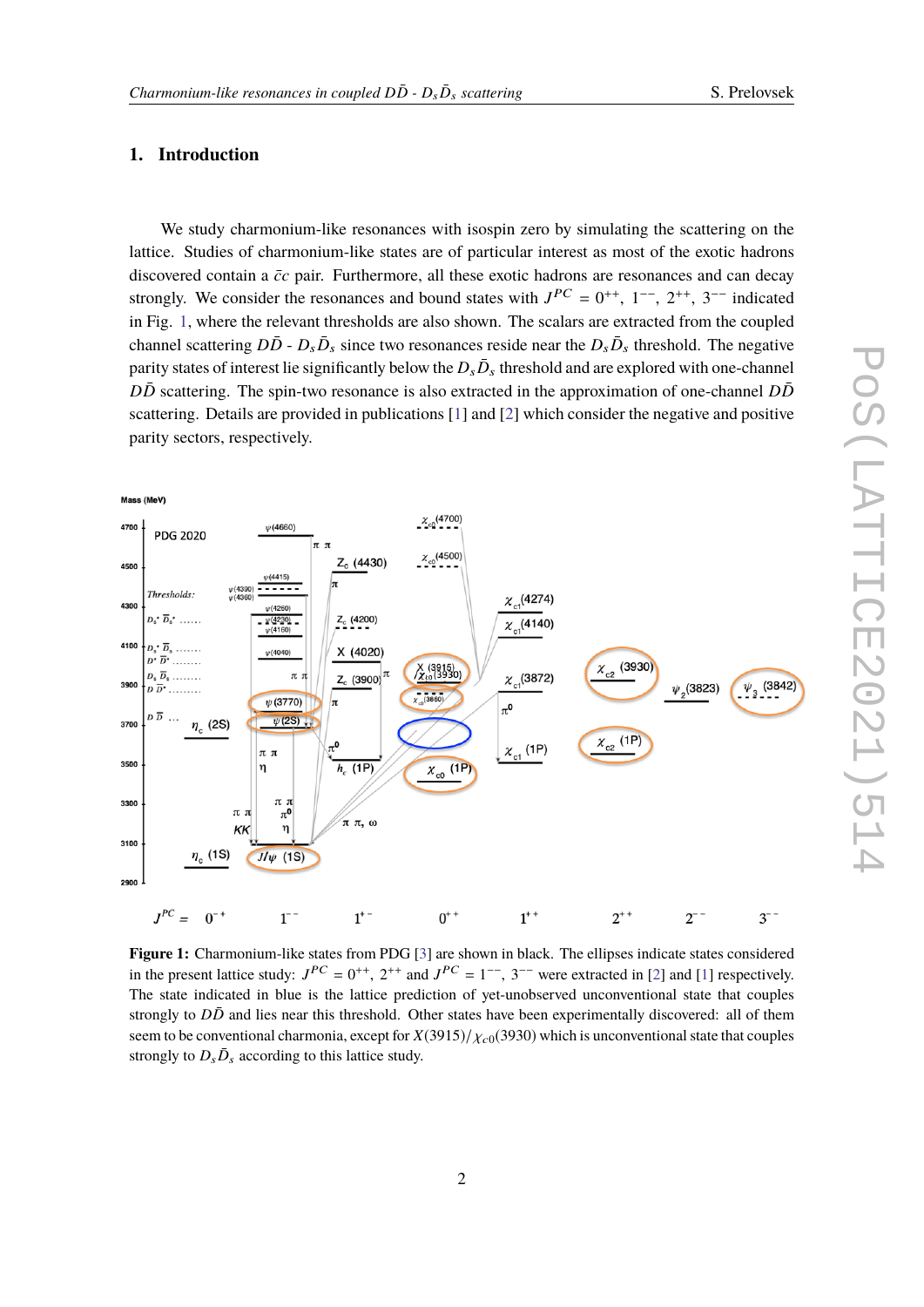<span id="page-2-0"></span>

|        |        |         |         | $m_{\pi}$ [MeV] $m_K$ [MeV] $m_D$ [MeV] $m_{D^*}$ [MeV] $m_{D_s}$ [MeV] $M_{av}$ [MeV] |         |
|--------|--------|---------|---------|----------------------------------------------------------------------------------------|---------|
| 280(3) | 467(2) | 1927(2) | 2050(2) | 1981(1)                                                                                | 3103(3) |

**Table 1:** Hadron masses for the gauge configurations used in this study, where  $M_{av} = (m_{\eta_c} + 3m_{J/\psi})/4$ .

#### **2. Extracting scattering amplitudes from lattice**

The infinite-volume scattering matrices  $t_{ij}(E_{cm})$  are determined from the finite-volume eigenenergies via Lüscher's formalism. The eigen-energies are obtained from the correlation matrices based on a number of  $\bar{c}c$ ,  $D\bar{D}$ ,  $D_s\bar{D}_s$  and  $J/\psi\omega$  interpolating fields with appropriate quantum<br>numbers. The shannal *Julius* is tracted as described while the shannal n is emitted from the numbers. The channel  $J/\psi \omega$  is treated as decoupled, while the channel  $\eta_c \eta$  is omitted from the simulation. We consider the systems with total momenta  $|\vec{p}| = 0$ ,  $2\pi / L \sqrt{2}(2\pi/L)$  on lattices simulation. We consider the systems with total momenta  $|\vec{P}| = 0$ ,  $2\pi/L$ ,  $\sqrt{2}(2\pi/L)$  on lattices with  $L = 24a$ ,  $32a$  in order to constrain the scattering matrix at more values of the center-ofmomentum energy  $E_{cm}$ . The  $c\bar{c}$  annihilation is omitted like in most of the charmonium studies on the lattice, while other Wick contractions as evaluated using the distillation method. The simulation is performed on the  $N_f = 2 + 1$  ensembles U101 and H105 generated by the CLS consortium [\[4\]](#page-8-3) with  $a = 0.08636(98)(40)$  fm and unphysical  $m_{u/d} > m_{u/d}^{exp}$ <br>also to the physical value. The value of the above guardian  $\frac{exp}{u/d}$  and  $m_s < m_s^{exp}$ , such that  $2m_{u/d} + m_s$  is close to the physical value. The value of the charm quark mass (related to  $\kappa_c = 0.12315$ ) is slightly higher than physical and the resulting masses of the relevant stable hadrons are collected in Table [1.](#page-2-0) In particular, the  $D\bar{D}$  and  $D_s\bar{D}_s$  thresholds are closer to each other than in experiment as shown in Fig. [3.](#page-4-0)

The energy dependence of scattering matrices  $t_{ij}(E_{cm})$  is parametrized and the parameters are fitted as to best satisfy the Lüscher quantization condition for all lattice eigen-energies simultaneously. The *TwoHadronsInBox* package [\[5\]](#page-8-4) is utilised for this. The typical parametrizations used for the real part of the inverse scattering amplitude are of Breit-Wigner type  $K^{-1}/E_{cm}$  =  $p^{2l+1}$  cot  $\delta/E_{cm} = a + bE_{cm}^2$  and  $\tilde{K}_{ij}^{-1}/E_{cm} = a_{ij} + b_{ij}E_{cm}^2$  for one-channel and two-channel scatter-<br>in a reconstitutive with more datails situation in [1, 2]. The study makes several simplifying assumptions ing, respectively, with more details given in [\[1,](#page-8-0) [2\]](#page-8-1). The study makes several simplifying assumptions (detailed in Section 5 of [\[2\]](#page-8-1)) necessary for a first investigation of this coupled-channel system.

### **3. Summary of the resulting hadrons and their relation to experiment**

Let us summarize the properties of the charmonium-like hadrons found in this simulation. All results were obtained at unphysical quark masses and are not extrapolated to the continuum limit. The resonances and bound states are related to the poles of the scattering matrix. The locations of the poles in the complex energy plane are given in Fig. [2.](#page-3-0) The masses of the charmonium-like states correspond to  $Re(E_{cm}^{pole})$  and are compared to the experimental spectrum in Fig. [3.](#page-4-0) The resonance decay widths  $\Gamma$  are given by  $2\text{Im}(E_{cm}^{pole})$ . We don't compare them directly to experiment since they depend on the phase space and therefore on the position of the threshold, which is different in the simulation. Figure [4](#page-5-0) shows the coupling g that parametrizes the full width of a resonance and compares it to experiment

<span id="page-2-1"></span>
$$
\Gamma \equiv g^2 p_D^{2l+1} / m^2 \quad \text{with} \quad l = 0, 1, 2, 3 \quad \text{for } J^{PC} = 0^{++}, 1^{--}, 2^{++}, 3^{--} \tag{1}
$$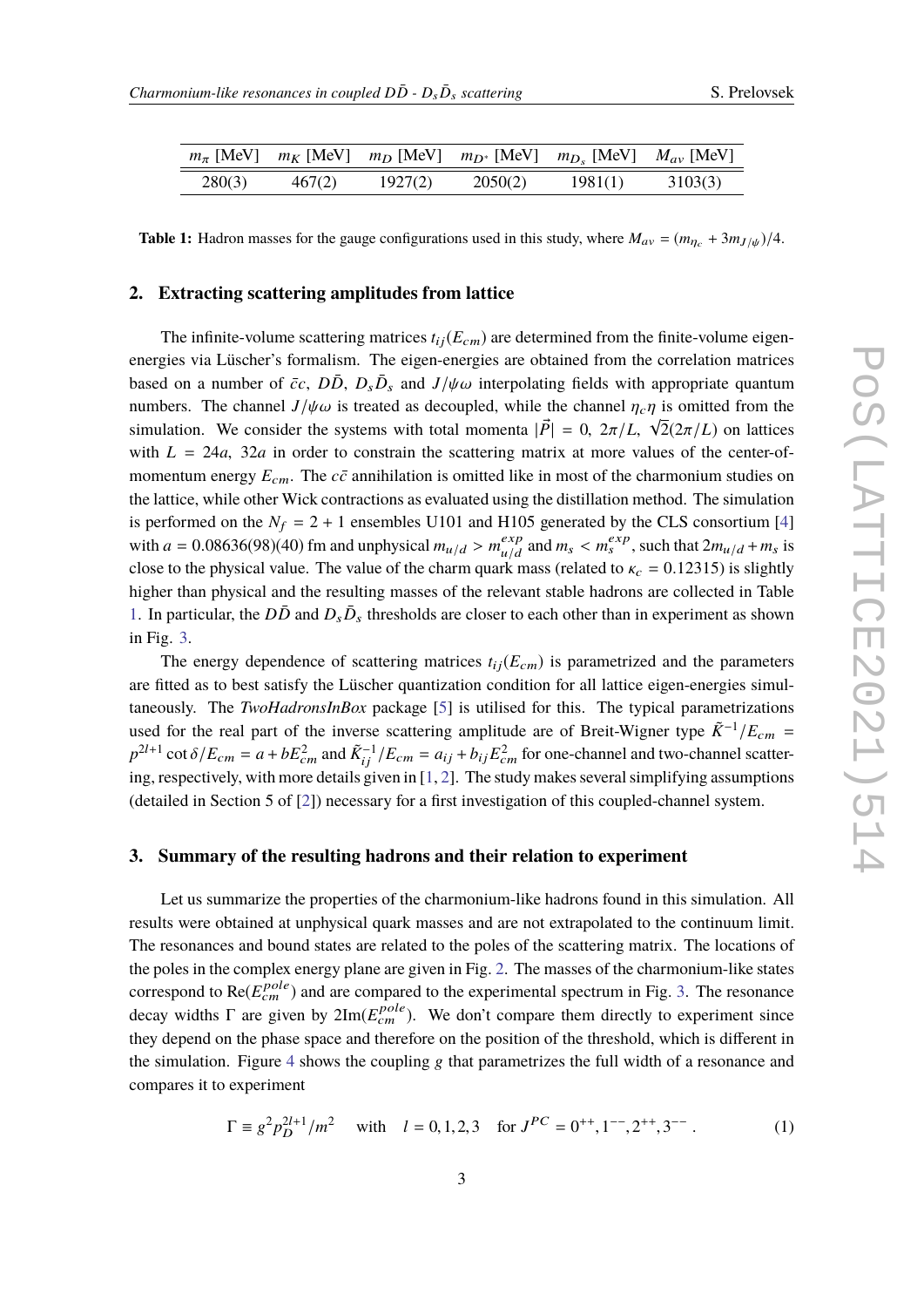<span id="page-3-0"></span>

**Figure 2:** Pole singularities of the scattering amplitude/matrix in the complex energy plane that are extracted from this lattice study. These singularities are associated with the charmonium-like states and various symbol shapes denote the corresponding  $J^{PC}$ . The 3<sup>--</sup> state is not presented as we did not extract its width.

Due to the unphysical quark masses in the simulation, the difference *m* − *E*<sup>ref</sup> is compared to experiment below and  $m - E^{ref} + E^{ref}_{exp}$  is shown in Fig. [3b](#page-4-0). The reference energy  $E^{ref}$  is the spin-averaged charmonium mass  $M_{av} = \frac{1}{4}$  $\frac{1}{4}(3m_{J/\psi} + m_{\eta_c})$  for conventional candidates and a nearby threshold for states dominated by  $D_{(s)}\bar{D}_{(s)}$ .

Below we review the spectroscopic properties of the charmonium-like states, which are summarized also in Figs. [2,](#page-3-0) [3](#page-4-0) and [4:](#page-5-0)

### • **Ground states**  $J/\psi$ ,  $\psi$ (2S),  $\chi$ <sub>c0</sub>(1P),  $\chi$ <sub>c2</sub>(1P)

These states lie significantly below the  $D\bar{D}$  threshold and their masses are extracted from the energies  $m = E(P=0)$ , resulting in a reasonable agreement with experimental masses.

## • **0** ++ **state dominated by DD¯ slightly below threshold**

The  $D\bar{D}$  scattering near threshold in Fig. [5](#page-5-1) indicates the presence of a shallow  $D\bar{D}$  bound state with the binding energy  $m - 2$   $m_D = -4.0^{+3.7}_{-5.0}$  MeV. Our results suggest this state is<br>likely not a conventional charmonium  $\bar{e}c$ , but over its existence to a large interaction in the likely not a conventional charmonium  $\bar{c}c$ , but owes its existence to a large interaction in the *DD* channel near threshold. Such a state has not been claimed by experiments (yet). It would feature as a sharp increase of the  $D\bar{D}$  rate just above the threshold if it has a binding energy of a few MeV. Various strategies for its experimental search were proposed by E. Oset et al. and are listed in Section 8.1 of [\[2\]](#page-8-1).

The existence of a shallow  $D\bar{D}$  bound state dubbed *X*(3720) was already suggested by an effective phenomenological model based on the exchanges of light pseudoscalar and vector mesons  $[7]^1$  $[7]^1$  $[7]^1$ . In a molecular picture, a  $0^{++}$  state is expected as a partner of *X*(3872) via

<span id="page-3-1"></span><sup>&</sup>lt;sup>1</sup>This state with  $m \approx 3.718$  GeV is listed in Table 4 of Ref. [\[7\]](#page-8-5).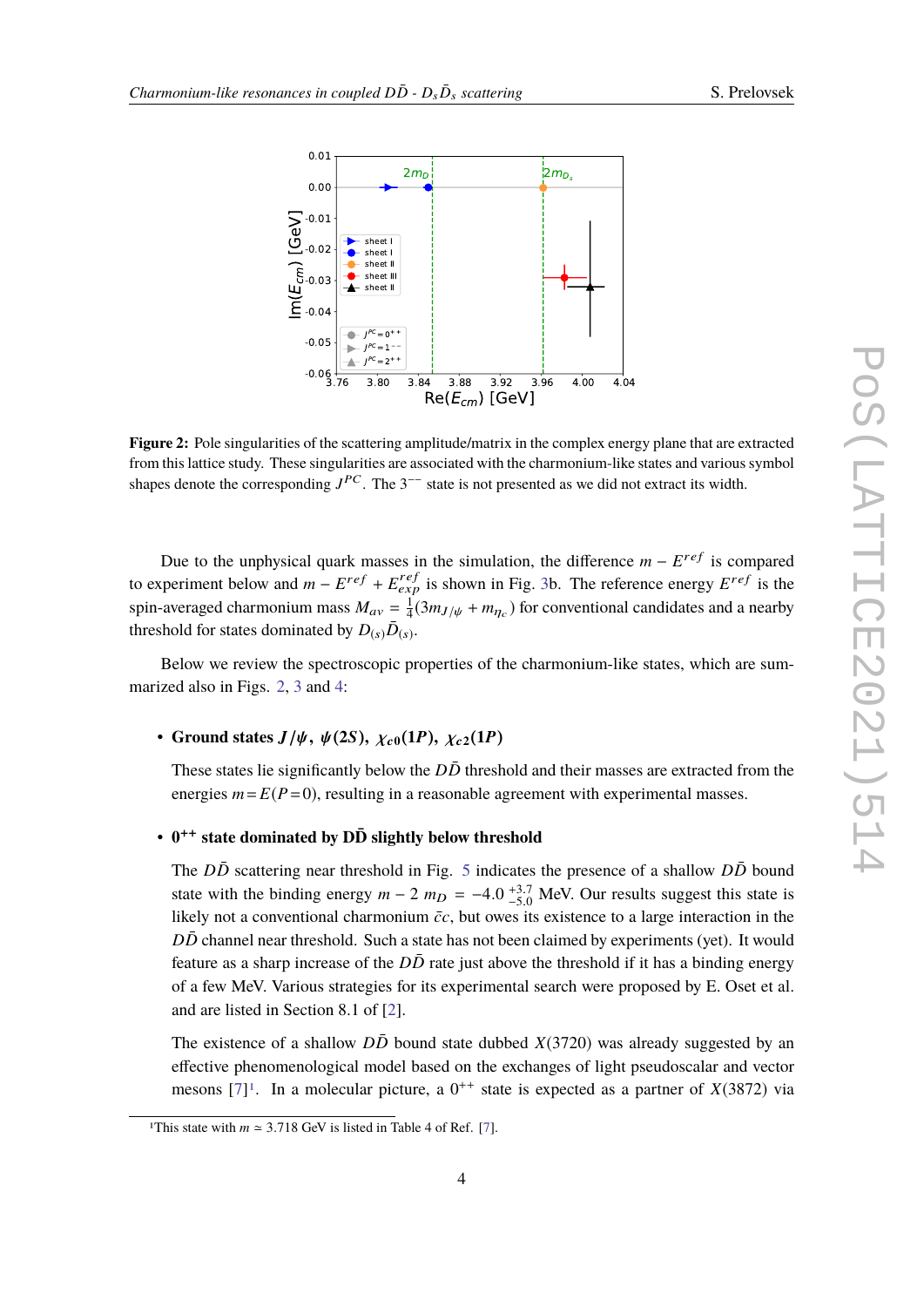

<span id="page-4-0"></span>

**(a)** Left pane: The masses *m* obtained from our lattice study with unphysical quark masses  $m_{u/d} > m_{u/d}^{exp}$  $\frac{exp}{\mu/d}$ ,  $m_s < m_s^{exp}$  and  $m_c \ge m_c^{exp}$ . The green lines denote positions of the *DD*<sup> $\bar{D}$ </sup> and  $D_s \bar{D}_s$  thresholds on our lattice with  $m_D \approx 1927$  MeV and  $m_{Ds} \approx 1981$  MeV.



**(b)** Left pane: The same masses *m* as above, but shifted to  $m - E^{ref} + E_{exp}^{ref}$  in order to account for the dominant effect of unphysical quark masses in the simulation. The reference energy is  $E^{ref} = 2m_D (2m_{D_s})$  for the state closest to the  $D\bar{D} (D_s \bar{D}_s)$  threshold, while  $E^{ref} = M_{av} = \frac{1}{4}(3m_J/\psi + m_{Tc})$  for the remaining four states. The green lines denote experimental thresholds.

**Figure 3:** Masses of charmonium-like states with isospin zero from a lattice simulation [\[1,](#page-8-0) [2\]](#page-8-1) (left) compared to experiment (right). Left: The magenta symbols correspond to hadrons extracted via the scattering analysis on the lattice: diamonds represent resonances and triangles represent bound states. The blue crosses are extracted directly from the lattice energies. Right: experimental spectrum from the PDG [\[3\]](#page-8-2), where  $\chi_{c0}(3930)$ [\[6\]](#page-8-6) and *X*(3915) are now identified as the same state.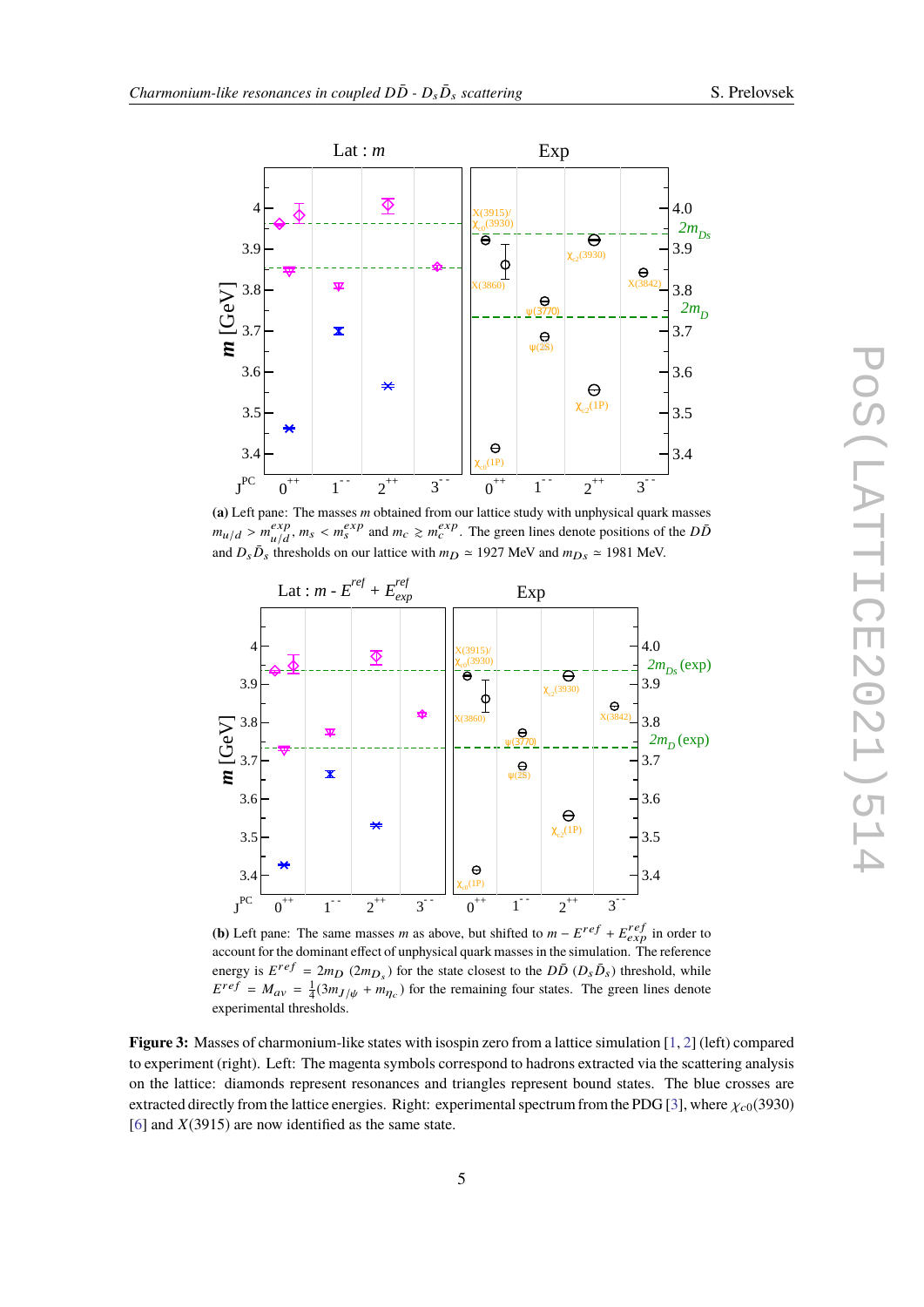<span id="page-5-0"></span>

**Figure 4:** The coupling g that parametrizes the decay width for various resonances  $R \rightarrow D\bar{D}$  via  $\Gamma \equiv$  $g^2 p_D^{2l+1}/m^2$  from this lattice simulation and from experiment. The quantum numbers of *R* and partial waves *l* in the decay  $R \rightarrow D\bar{D}$  are provided at the bottom.

<span id="page-5-1"></span>

**Figure 5:** *DD* scattering in partial wave  $l = 0$ , where the threshold position is shown in green. Left: The bound state occurs at the energy where the red and orange curves intersect. Right: The shallow bound state is responsible for a sharp rise of the  $D\bar{D}$  rate  $N_{D\bar{D}} \propto p\sigma \propto \rho |t|^2$  ( $\rho = 2p/E_{cm}$  and *t* is the scattering amplitude).

heavy-quark symmetry [\[8,](#page-8-7) [9,](#page-8-8) [17\]](#page-8-9). A similar virtual bound state with a binding energy of 20 MeV follows from the data of the only previous lattice simulation of  $D\bar{D}$  scattering  $[10]^2$  $[10]^2$  $[10]^2$ .

# •  $2^{++}$  resonance and relation to  $\chi_{c2}(3930)$

We find a resonance with  $J^{PC} = 2^{++}$   $D\bar{D}$  scattering with  $l = 2$  that is most likely related to the conventional  $\chi_{c2}(3930)$  aka  $\chi_{c2}(2P)$  discovered by Belle [\[11\]](#page-8-11)

$$
\begin{aligned}\n\text{lat}: \ m - M_{av} &= 904 \, \frac{^{+14}}{^{22}} \, \text{MeV} \,, \quad g = 4.5 \, \frac{^{+0.7}}{^{1.5}} \, \text{GeV}^{-1} \\
\text{exp} \ \chi_{c2}(3930): \ m - M_{av} &= 854 \pm 1 \, \text{MeV} \,, \quad g = 2.65 \pm 0.12 \, \text{GeV}^{-1} \,. \n\end{aligned} \tag{2}
$$

The masses are reasonably close, while the coupling from lattice QCD is larger than that measured experiment, but not inconsistent given the statistical and systematic uncertainties.

# • **Broad**  $0^{++}$  **resonance and relation to**  $\chi_{c0}(3860)$

<span id="page-5-2"></span><sup>2</sup>The presence of this state was not mentioned in Ref. [\[10\]](#page-8-10), as such virtual bound states were not searched for.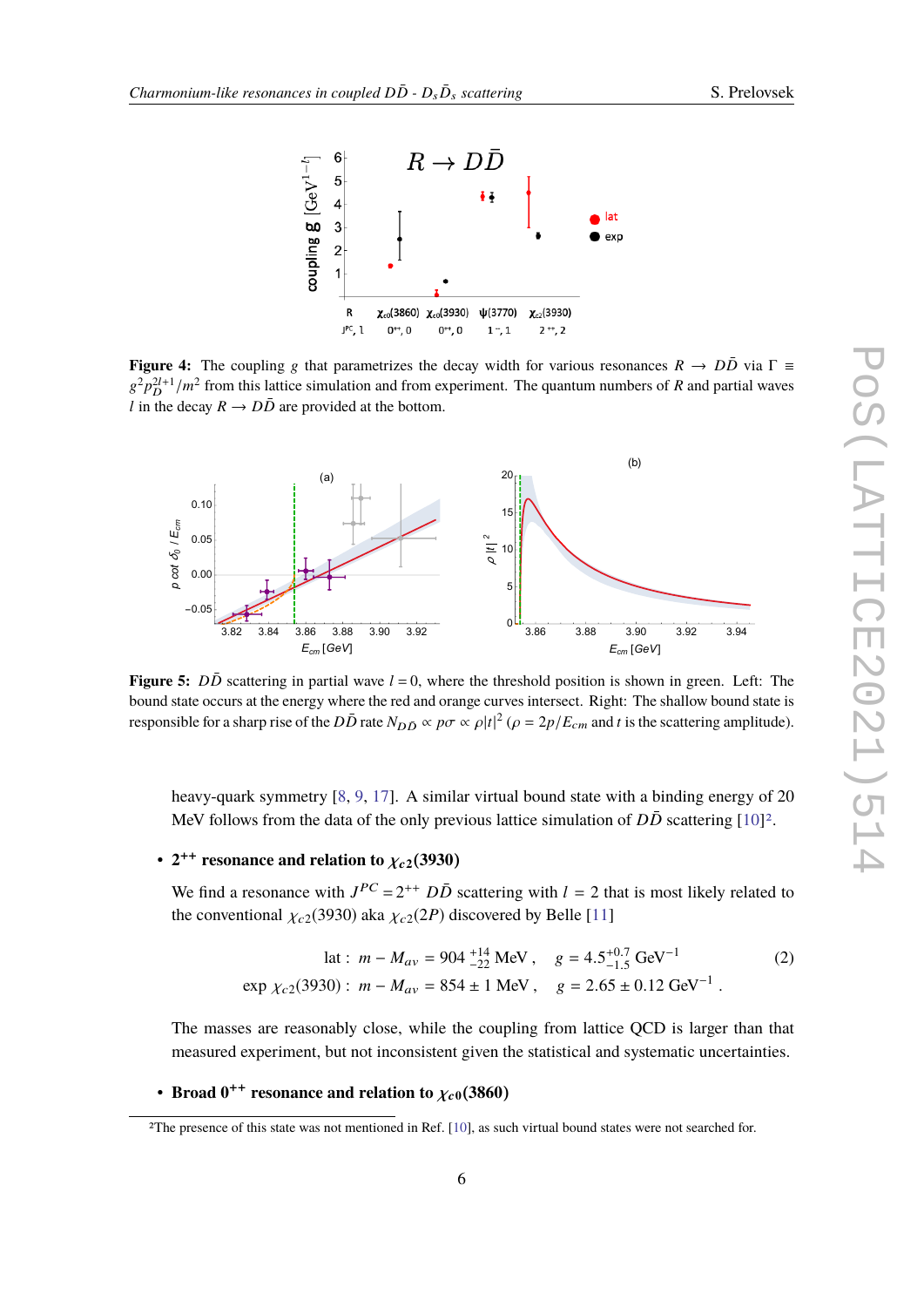The coupled  $D\bar{D} - D_s\bar{D}_s$  scattering shows a broad peak in the  $D\bar{D}$  channel featured in the left pane in Fig. [6\)](#page-6-0). It is related to a resonance that couples mostly to  $D\bar{D}$ . We compare it to  $\chi_{c0}(3860)$  discovered by Belle [\[12\]](#page-8-12) that is a candidate for the conventional  $\chi_{c0}(2P)$ 

$$
\begin{aligned}\n\text{lat}: \ m - M_{av} &= 880^{+28}_{-20} \text{ MeV}, \quad g = 1.35^{+0.04}_{-0.08} \text{ GeV} \\
\text{exp } \chi_{c0}(3860): \ m - M_{av} &= 793^{+48}_{-35} \text{ MeV}, \quad g = 2.5^{+1.2}_{-0.9} \text{ GeV} \,. \n\end{aligned} \tag{3}
$$

The mass and coupling are reasonably consistent with experiment, in particular, when considering the experimental errors and the systematic uncertainties in the lattice results.

<span id="page-6-0"></span>

**Figure 6:** Coupled channel  $D\overline{D}$ ,  $D_s\overline{D}_s$  scattering in partial wave  $l = 0$ . The quantity  $\sqrt{\rho_i \rho_j} |t_{ij}|^2 \propto p |\sigma|$ <br>related to the number of quants in experiment is shown  $(a - 2\pi/E)$ , and t is the sectering metrix related to the number of events in experiment is shown ( $\rho = 2p/E<sub>cm</sub>$  and *t* is the scattering matrix).

# • **Narrow**  $0^{++}$  state dominated by  $D_s \bar{D}_s$  slightly below threshold and relation to  $X(3915)/\chi_{c0}(3930)$

The coupled  $D\bar{D} - D_s\bar{D}_s$  scattering gives also an indication for a narrow  $0^{++}$  resonance slightly below the  $D_s\bar{D}_s$  threshold, which shows up as the sharp increase at the threshold in Fig. [6.](#page-6-0) It has a large coupling to  $D_s\bar{D}_s$  and a very small coupling to  $D\bar{D}$ , as shown in Fig. 6 of [\[2\]](#page-8-1). The latter is responsible for its small decay rate to  $D\bar{D}$  and the small total width. We compare the resulting resonance parameters with the experimental state  $X(3915)/X_{c0}(3930)$ that shares similar features to the state we find

$$
\begin{aligned} \n\text{lat}: \ m - 2m_{D_s} &= -0.2 \, \, \substack{+0.16 \\ -4.9} \, \text{MeV}, \quad g = 0.10 \, \substack{+0.21 \\ -0.03} \, \text{GeV} \tag{4} \\
\text{exp } X(3915) / \chi_{c0}(3930): \ m - 2m_{D_s} &= -14.3 \pm 1.8 \, \text{MeV}, \ g = 0.69 \pm 0.07 \, \text{GeV} \,. \n\end{aligned}
$$

The  $\chi_{c0}(3930)$  with  $J^{PC} = 0^{++}$  was recently discovered in  $D\bar{D}$  decay by LHCb [\[6\]](#page-8-6), while the  $V(2015)$  with  $J^{PC} = 0^{++}$  and  $2^{++}$  was found in  $J/\psi$  decay by Palla [12] and PaPar [14, 16] *X*(3915) with  $J^{PC} = 0^{++}$  or  $2^{++}$  was found in  $J/\psi \omega$  decay by Belle [\[13\]](#page-8-13) and BaBar [\[14](#page-8-14)[–16\]](#page-8-15):<br>heth states are now listed as the same state in the PDC [21]. It lies high above the *D*. D threshold both states are now listed as the same state in the PDG [\[3\]](#page-8-2). It lies high above the  $D\bar{D}$  threshold, so one would naturally expect a broad width if it was a conventional charmonium, given the large phase space available to  $D\overline{D}$  decay. Its narrow experimental width  $\Gamma = 18.8 \pm 3.5$  MeV can only be explained if its decay to  $D\bar{D}$  is suppressed by some mechanism.

Our lattice results suggest that the  $X(3915)/X_{c0}(3930)$  charmonium-like state is likely not a conventional charmonium  $\bar{c}c$ , but owes its existence to a large interaction in the  $D_{s}\bar{D}_{s}$  channel near threshold. It lies just below this threshold on the lattice and in experiment. Our results indicate that it has a very small coupling to  $D\overline{D}$ , which explains why its width is small and its decay to  $D\bar{D}$  is suppressed in experiment.

A state dominated by  $\bar{c}c\bar{s}s$  in this energy region was found also in phenomenological studies of molecular [\[17\]](#page-8-9) and diquark-antidiquark [\[18–](#page-8-16)[20\]](#page-8-17) states.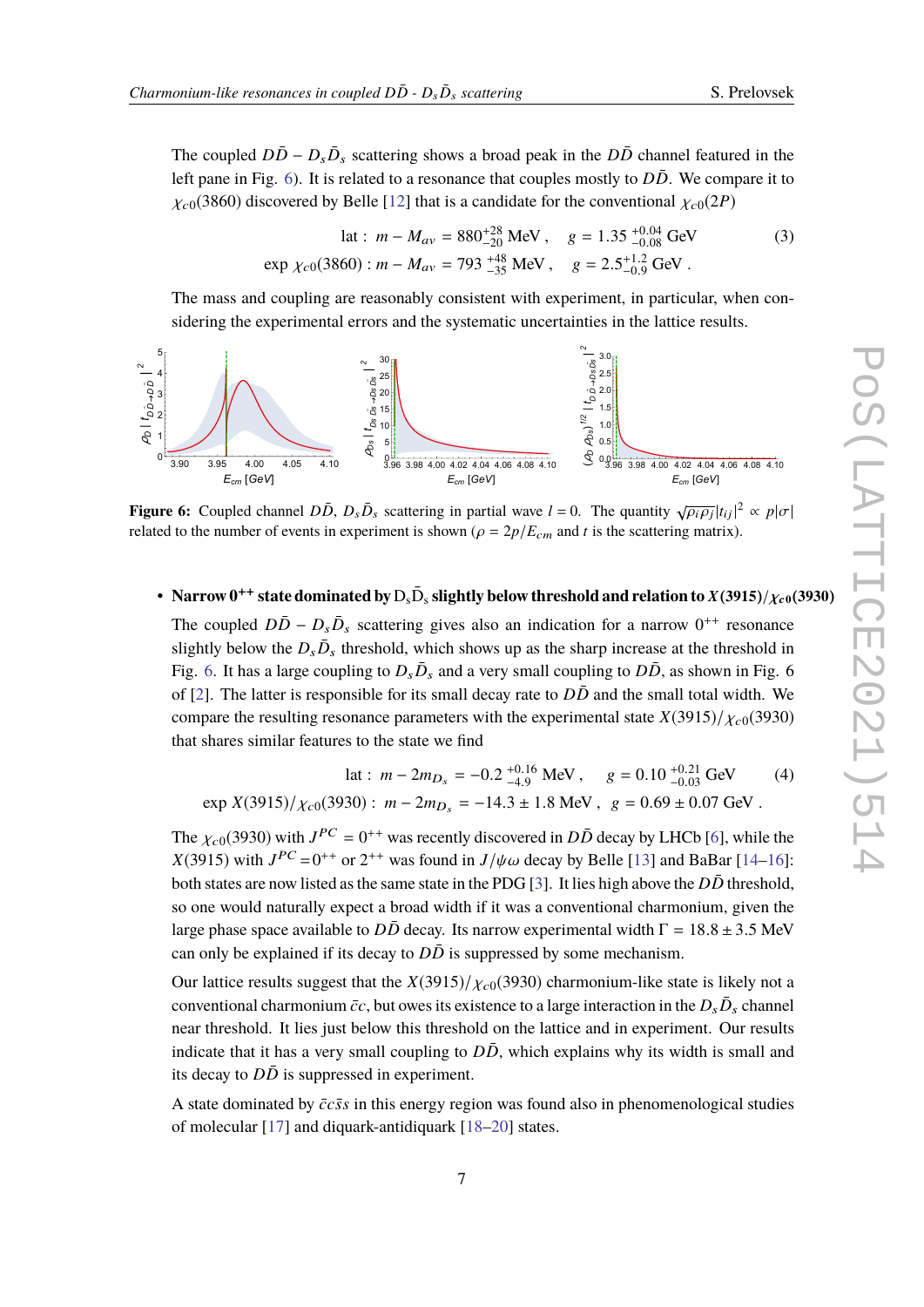# • **1** −− **state related to** ψ(**3770**)

The  $\psi(3770)$  related to conventional  $\bar{c}c$  state  $1^3D_1$  appears in experiment just above the  $D\bar{D}$ <br>threshold Jp our lettice simulation with  $m \to \mu^{exp}$  and  $m \to m^{exp}$  we find it as a hound threshold. In our lattice simulation with  $m_{u/d} > m_{u/d}^{exp}$ <br>state in the  $D\bar{D}$  sections explitude for pertial way  $\int_{u/d}^{exp}$  and  $m_c \ge m_c^{exp}$ , we find it as a bound state in the  $D\overline{D}$  scattering amplitude for partial wave  $l = 1$  slightly below threshold. The resulting resonance parameters show nice agreement with experiment<sup>[3](#page-7-0)</sup>:

$$
\begin{aligned}\n\text{lat}: \ m - M_{av} &= 707 \pm 7 \text{ MeV}, & \sqrt{6\pi}g &= 18.9 \, {}^{+0.8}_{-0.7} \\
\psi(3770) \, \text{exp}: \ m - M_{av} &= 704.25 \pm 0.35 \text{ MeV}, & \sqrt{6\pi}g &= 18.7 \pm 0.9 \,. \n\end{aligned} \tag{5}
$$

We note that  $\psi(3770)$  is found as a resonance for our lighter charm quark mass in [\[1\]](#page-8-0) and the corresponding coupling g has a very similar value.

# $\bullet$  3<sup>−−</sup> resonance related to  $\psi_3$ (3842)

The  $D\overline{D}$  scattering with partial wave  $l = 3$  shows a resonance pole that corresponds to the charmonium with  $J^{PC} = 3^{--}$ :

$$
\begin{aligned} \text{lat}: \ m - M_{av} &= 754 \, \frac{+4}{-7} \, \text{MeV} \\ \psi_3(3842) \, \text{ exp}: \ m - M_{av} &= 773.9 \pm 0.2 \, , \ \ \Gamma = 2.8 \pm 0.6 \, . \end{aligned} \tag{6}
$$

We are not able to determine its width since there is no  $D\overline{D}$  lattice energy level within the energy region of this narrow resonance. The candidate for conventional charmonium with  $J^{PC} = 3^{--}$  was discovered recently by LHCb [\[21\]](#page-8-18) and the mass is close to our lattice value.

### **4. Conclusions**

Charmonium-like states with isospin zero are studied by simulating one-channel and coupledchannel scattering on the lattice. We find all conventional charmonium resonances and bound states with  $J^{PC} = 0^{++}$ ,  $1^{--}$ ,  $2^{++}$ ,  $3^{--}$  up to the  $D_s\bar{D}_s$  threshold. In addition, the results suggest the existence of unconventional states just helow  $D_s\bar{D}_s$  and  $D_s\bar{D}_s$  thresholds, where the first is likely existence of unconventional states just below  $D_s\bar{D}_s$  and  $D\bar{D}$  thresholds, where the first is likely related to  $X(3915)/X_{c0}(3930)$ , while the second state has not been discovered yet. The study makes several simplifying assumptions necessary for a first investigation of this coupled-channel system.

#### **Acknowledgments**

We thank G. Bali, V. Baru, T. Gershon, F.-K. Guo, B. Hörz, D. Johnson, C. B. Lang, R. Molina, J. Nieves, E. Oset, S. Paul, A. Schäfer and J. Simeth for useful discussions. The simulations were performed on the Regensburg iDataCool and Athene2 clusters, and the SFB/TRR 55 QPACE 2 and QPACE 3 machines. The work is supported by DFG SFB/TRR-55, the European Union's Horizon 2020 Research and Innovation programme under the Marie Sklodowska-Curie grant 813942 (ITN EuroPLEx), the STRONG-2020 project grant 824093, EU grant MSCA-IF-EF-ST-744659 (XQCDBaryons) and Slovenian Research Agency grants P1-0035 and J1-8137.

<span id="page-7-0"></span><sup>&</sup>lt;sup>3</sup>The coupling g is defined in [\(1\)](#page-2-1), while the value of  $\sqrt{6\pi}g$  is more commonly listed for vector resonances. The coupling for the bound state was extracted using  $p^3 \cot \delta_1/E_{cm} = (m^2 - E_{cm}^2)/g^2$ .